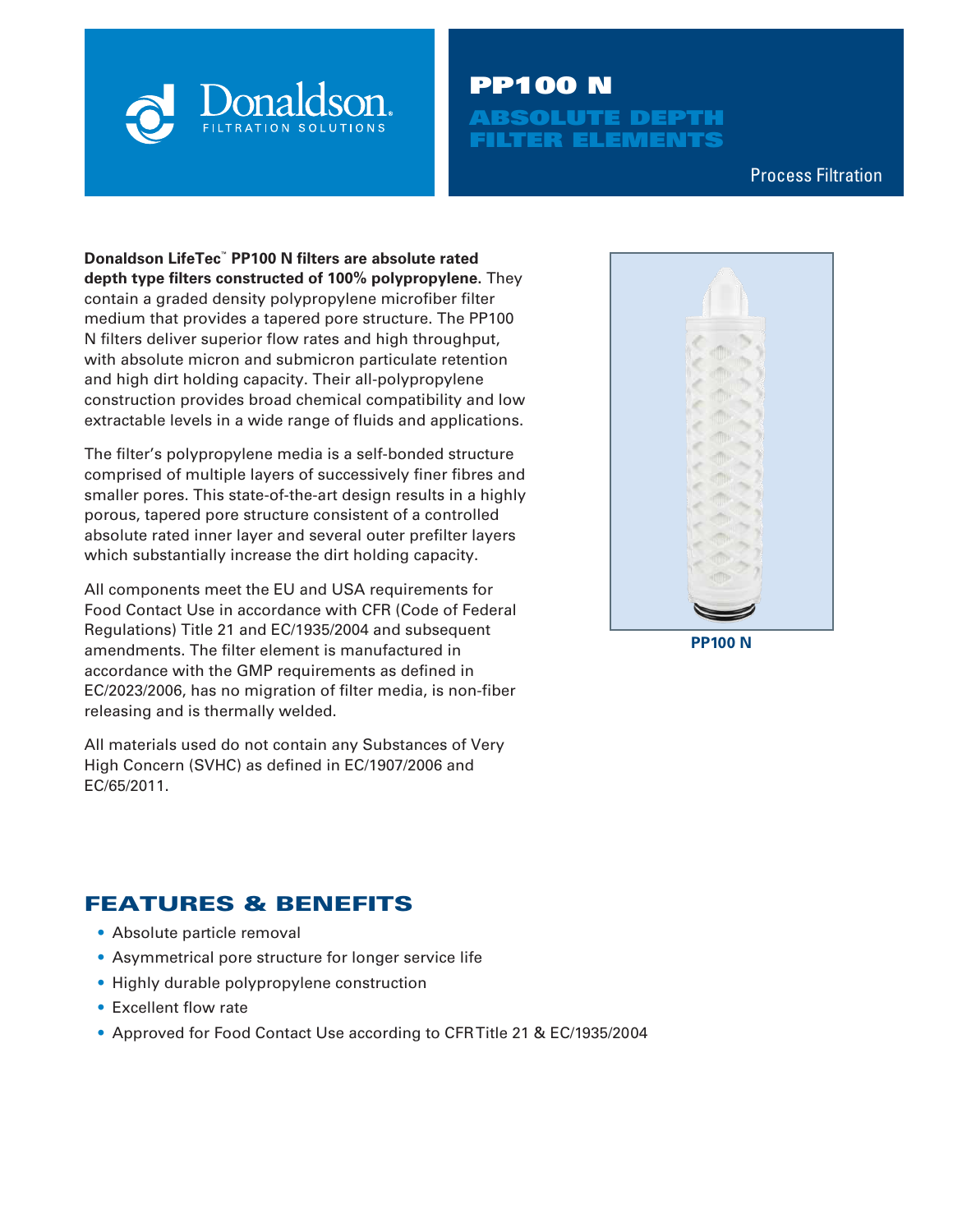### APPLICATIONS

| <b>INDUSTRIES &amp; APPLICATIONS</b>  |                  |                      |  |  |
|---------------------------------------|------------------|----------------------|--|--|
| <b>Mineral Water</b>                  | Chemical         | <b>Wineries</b>      |  |  |
| <b>Soft Drinks</b>                    | <b>Breweries</b> | <b>Fnvironmental</b> |  |  |
|                                       |                  |                      |  |  |
| <b>FOOD &amp; BEVERAGE FILTRATION</b> |                  |                      |  |  |
| <b>Bottled Water</b>                  | Beer             | <b>Spirits</b>       |  |  |

Soft Drinks Wine Syrups

| <b>CHEMICAL PURIFICATION</b>                                                         |                                                        |                              |  |  |
|--------------------------------------------------------------------------------------|--------------------------------------------------------|------------------------------|--|--|
| Acids                                                                                | Alcohols,<br><b>Esters</b><br>Aldehydes<br>and Ketones |                              |  |  |
| <b>Bases</b>                                                                         | <b>Ftchants</b>                                        | Photolithographic<br>Liquids |  |  |
| <b>Chlorinated and</b><br>Complexing<br><b>Agents</b><br><b>Fluorinated Solvents</b> |                                                        |                              |  |  |

## SPECIFICATIONS

#### **QUALITY TEST**

- All final filter elements are integrity tested to verify compliance with established quality and design specifications and to assure consistent and reliable performance.
- The traceability of each filter element according to EC/1935/2004 is provided by serial number.
- All filters show no migration of the filter medium and are non-fiber releasing.
- All PP100 N filter elements are completely staged, assembled, tested and packaged in Class 7 clean room facility, whose Quality Management System is approved by an accredited registering body to the appropriate ISO 9001 Quality Systems Standard.

#### **MATERIAL COMPLIANCE USA**

All components of the PP100 N filter element are FDA listed for food contact use in the Code of Federal Regulations (CFR), Title 21.

| <b>MATERIALS</b>          |                        | <b>CFR TITLE 21</b> |
|---------------------------|------------------------|---------------------|
| <b>Filter Material</b>    | Polypropylene          | 177.1520            |
| <b>Upstream Support</b>   | Polypropylene          | 177.1520            |
| <b>Downstream Support</b> | Polypropylene          | 177.1520            |
| <b>Outer Guard</b>        | Polypropylene          | 177.1520            |
| Core                      | Polypropylene          | 177.1520            |
| <b>End Caps</b>           | Polypropylene          | 177.1520            |
| 0-Rings                   | <b>EPDM</b>            | 177.2600            |
|                           | <b>Silicone</b>        | 177.2600            |
| <b>Sealing Method</b>     | <b>Thermal Bonding</b> |                     |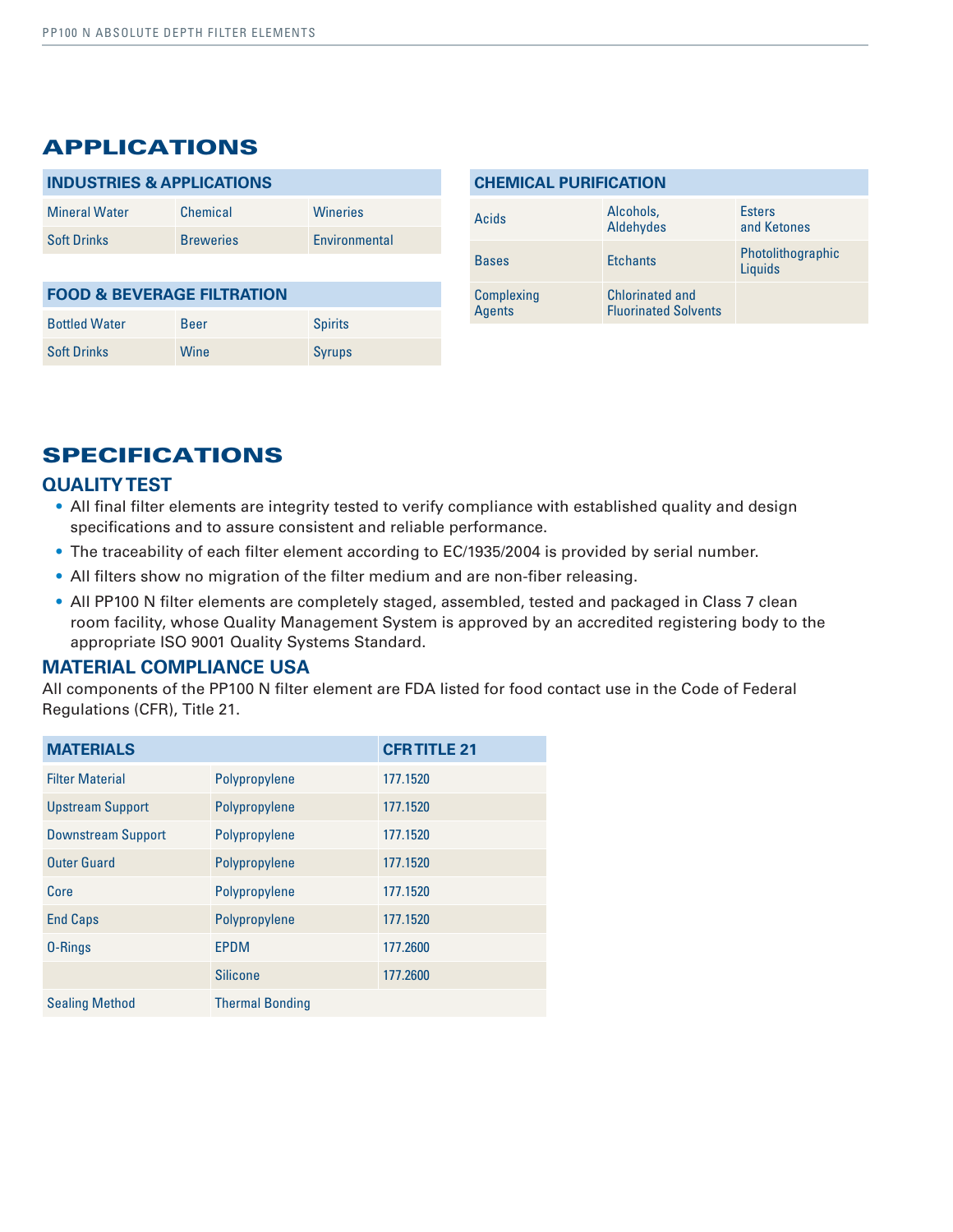### **MATERIAL COMPLIANCE EU**

The PP100 N filter element meets the guideline for Food Contact Use as given in European Regulation (EC) Number 1935/2004. All polymeric components (polypropylene) meet the requirements of EU Directive EC/10/2011 relating to plastic materials and articles intended to come into contact with foodstuffs. Migration tests have been carried out in simulants (B, D1) after flushing or in flow conditions. All materials used do not contain any Substances of Very High Concern (SVHC) as defined in EC/1907/2006 (REACH Guideline) and EC/65/2011 (RoHS Guideline) and are free of any latex-based components. Furthermore the materials do not contain any Animal Derived Ingredient (ADI-free) and thus bear no risk of transmitting TSE and BSE.

#### **INTEGRITY TESTING**

| <b>RETENTION</b>      |                        |               |               |
|-----------------------|------------------------|---------------|---------------|
| <b>Retention Rate</b> | <b>Percent Removal</b> |               |               |
|                       | 99.98%                 | 99%           | 90%           |
| 0.6                   | $0.6 \mu m$            |               |               |
| 0.8                   | $0.8 \mu m$            |               |               |
| 1                     | $1.0 \mu m$            | $< 0.5 \mu m$ |               |
| 2.4                   | $2.4 \mu m$            | $2 \mu m$     | $>0.5 \mu m$  |
| $\overline{5}$        | $5 \mu m$              | $> 1 \mu m$   | $< 0.5 \mu m$ |
| 10                    | $10 \mu m$             | $< 6 \mu m$   | $> 2 \mu m$   |

For information on test equipment or test services, please contact your Donaldson Sales Engineer and visit our website at www. donaldsonprocessfilters.com.

| <b>Absolute Retention Rates</b>      | $0.6 \mu m$ , $0.8 \mu m$ , 1 $\mu m$ , 2.4 $\mu m$ , 5 $\mu m$ , 10 $\mu m$ |                              |  |
|--------------------------------------|------------------------------------------------------------------------------|------------------------------|--|
| <b>Filtration Surface</b>            | $\frac{1}{2}$ = 0.6 m <sup>2</sup> per 250 mm element (10")                  |                              |  |
| <b>Maximum Differential Pressure</b> | <b>Operating Temperature</b>                                                 | <b>Differential Pressure</b> |  |
|                                      | $100^{\circ}$ F                                                              | 80 psi                       |  |
|                                      | $150^{\circ}$ F                                                              | 60 psi                       |  |
|                                      | $180^{\circ}$ F                                                              | 30 psi                       |  |
| <b>Cumulative Steaming Time*</b>     | 250°F Saturated Steam: $>$ 100 cycles (30 minutes)                           |                              |  |

\* Figures are based on lab tests to evaluate steaming resistance. Filter elements need to be checked in actual use. Contact Donaldson for recommended Autoclaving/Steaming procedures.

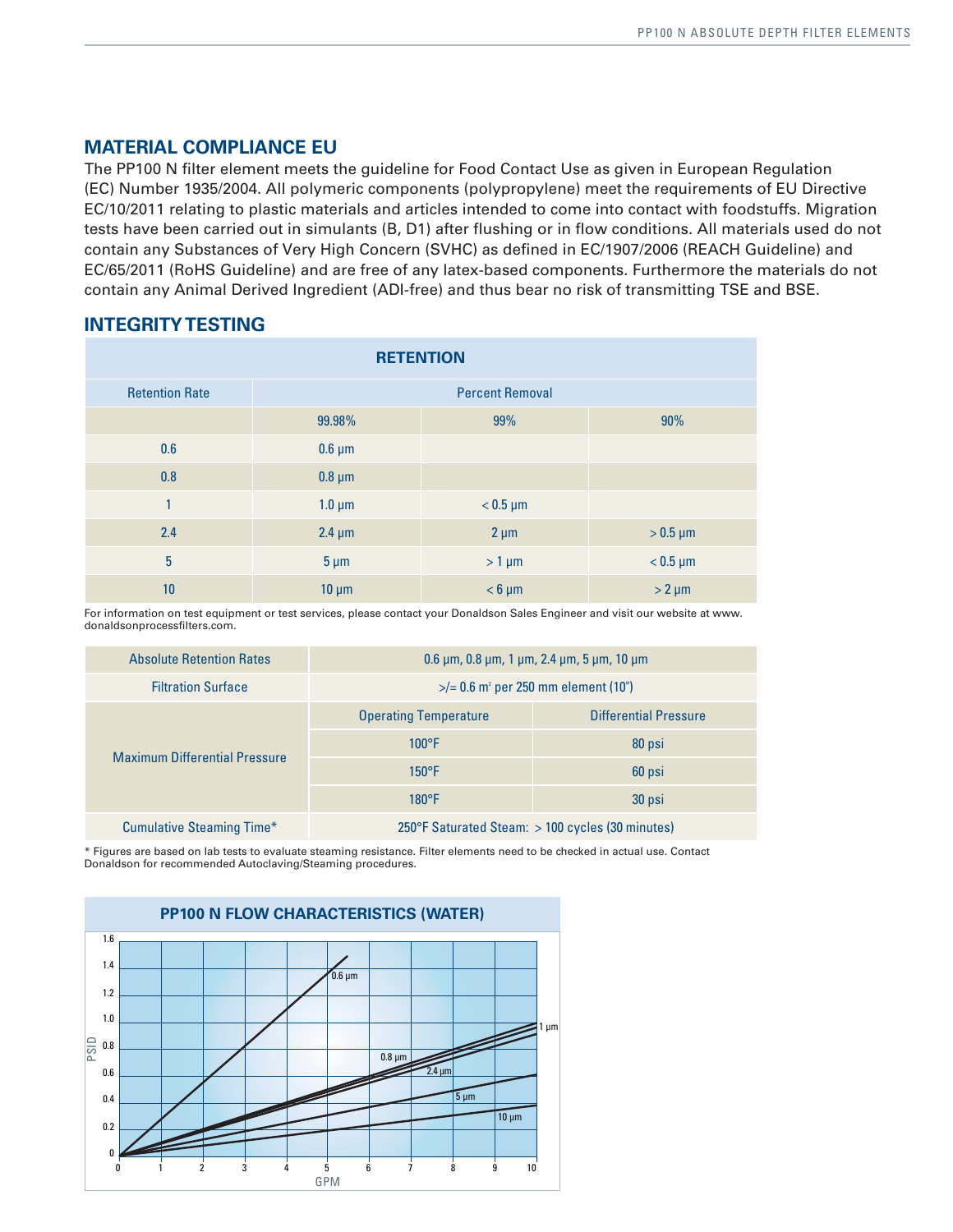### DIMENSIONS



| <b>CODE 2 Connection</b> |                 |      |     |
|--------------------------|-----------------|------|-----|
| <b>Filter Size</b>       | Dimensions (in) |      |     |
|                          | a               |      | C   |
| 10"                      | 10.0            | 10.8 | 2.2 |
| 20"                      | 19.5            | 20.3 | 2.2 |
| 30"                      | 29.0            | 29.8 | 2.2 |
|                          | 38.5            | 39.4 | 22  |

Code 2: 2 x 226 O-Rings, bayonet 2 locking tabs, flat end cap, integrated reinforcement ring



| <b>CODE 3 Connection</b> |                 |      |     |
|--------------------------|-----------------|------|-----|
|                          | Dimensions (in) |      |     |
| <b>Filter Size</b>       | a               |      | c   |
| 10"                      | 10.1            | 10.7 | 1.7 |
| 20"                      | 19.6            | 20.2 | 1.7 |
| 30"                      | 29.1            | 29.7 | 1.7 |
|                          | 38.7            | 39.3 | 17  |

Code 3: 2 x 222 O-Rings, plug connection, flat end cap, integrated reinforcement ring

| <b>CODE 7 Connection</b> |                 |      |     |
|--------------------------|-----------------|------|-----|
| <b>Filter Size</b>       | Dimensions (in) |      |     |
|                          | a               |      | c   |
| 10"                      | 9.9             | 12.4 | 2.2 |
| 20"                      | 19.4            | 21.9 | 2.2 |
| 30"                      | 28.9            | 31.5 | 2.2 |
|                          | 38.5            | 41.0 | 2.2 |

Code 7: 2 x 226 O-Rings, bayonet 2 locking tabs, locating fin, integrated reinforcement ring

| <b>CODE 8 Connection</b> |                 |      |     |
|--------------------------|-----------------|------|-----|
|                          | Dimensions (in) |      |     |
| <b>Filter Size</b>       | a               | b    | C   |
| 10"                      | 10.0            | 12.2 | 1.7 |
| 20"                      | 19.5            | 21.8 | 1.7 |
| 30"                      | 29.1            | 31.3 | 1.7 |
|                          | 38.6            | 40.8 | 17  |

Code 8: 2 x 222 O-Rings, plug connection, locating fin, integrated reinforcement ring



b